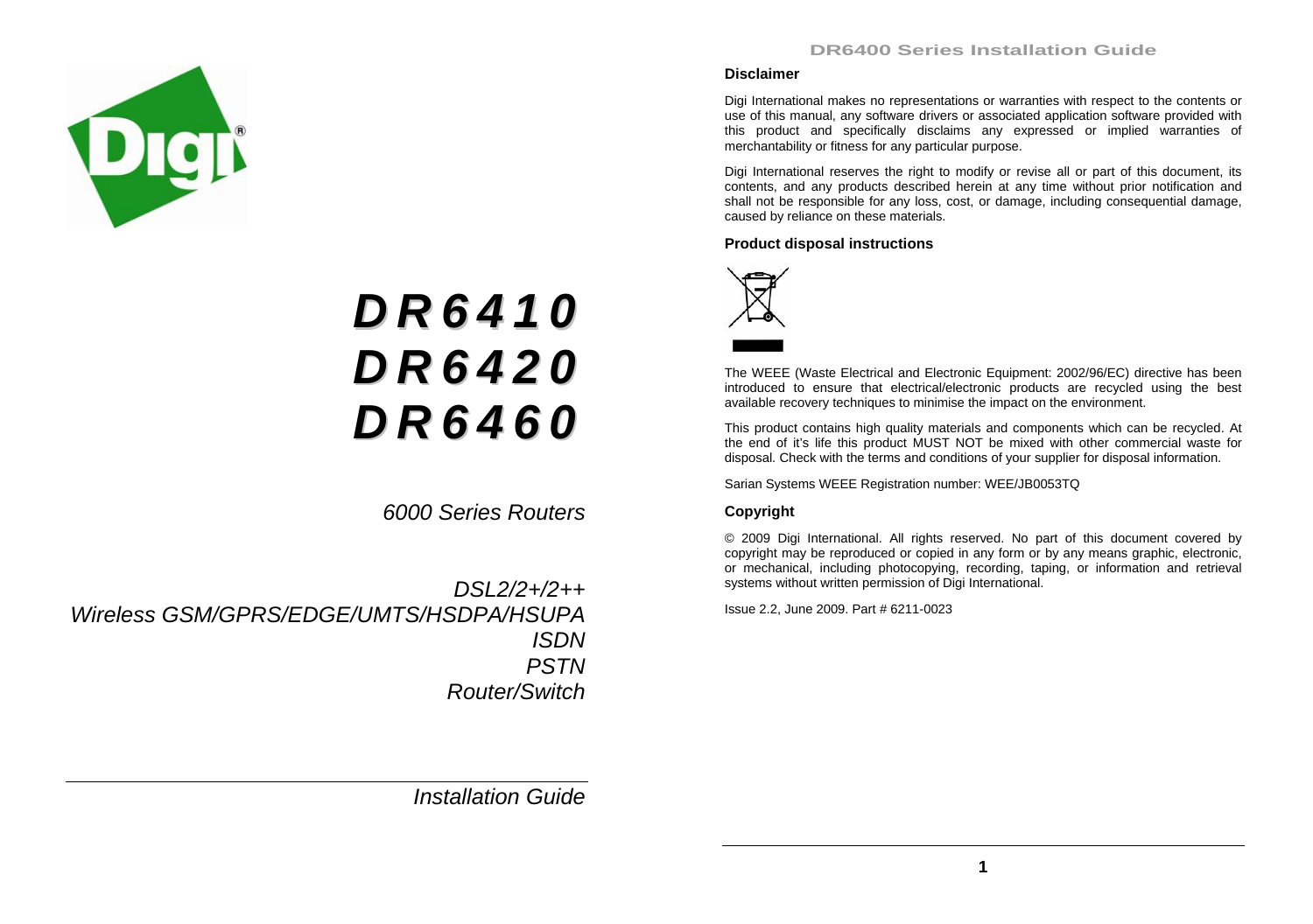#### **Safety Notices**

- 1) Please read all instructions before installing and powering the unit. You should keep these instructions in a safe place for future reference.
- 2) The DR6400 series use a 12V DC/1.5A power supply (mains adapter). If the mains adapter shows signs of damage or malfunction, you should stop using it immediately – turn off the power at the mains and disconnect it from the mains supply before contacting your supplier for a repair or replacement.
- 3) Changes or modifications not expressly approved by the party responsible for compliance could void the user's authority to operate the equipment. Use only the accessories, attachments, and power supplies provided by the manufacturer – connecting non-approved antennas or power supplies may damage the unit, cause interference or create an electric shock hazard, and will void your warranty.
- 4) Do not attempt to repair the products. They contain no electronic components that can be serviced or replaced by the user. Any attempt to service or repair the unit by the user will void the product warranty.
- 5) These products are designed for indoor use only and should be used in an environment that is suitable for computers and other electronic equipment.
- 6) Ports that are capable of connecting to other apparatus are defined as SELV ports. To ensure conformity with IEC60950 ensure that these ports are only connected to ports of the same type on other apparatus.

#### **Note on Wireless Networks**

The wireless networks supported by the DR6400 series routers fall into two categories: GSM networks and 3G networks. GSM networks support the GPRS and EDGE data transmission standards whilst 3G networks support 3G (UMTS), HSDPA and HSUPA. Throughout this manual these networks will be referred to as either GSM or 3G networks, or simply as 'wireless' networks. The type of network supported depends on which wireless option is purchased, either GSM or 3G.

#### **Preface**

This guide describes the installation procedure for DR6400 series products. It is intended to provide sufficient information for you to be able to connect the unit to your terminal equipment and power supply. A complete reference guide to the software features that are available on the product is available separately in PDF format that can be downloaded from the Digi International website (www.digi.com).

The DR6400 features:

- ♦4-port 10/100Base-T Ethernet switch
- ♦1, 2 or 6 RS232 serial ports (depending on model)
- ♦2 x USB 2.0 host ports
- ♦ADSL2/2+/2++
- ♦3G/HSDPA/HSUPA or GPRS/EDGE wireless options
- ♦ISDN BRI or PSTN options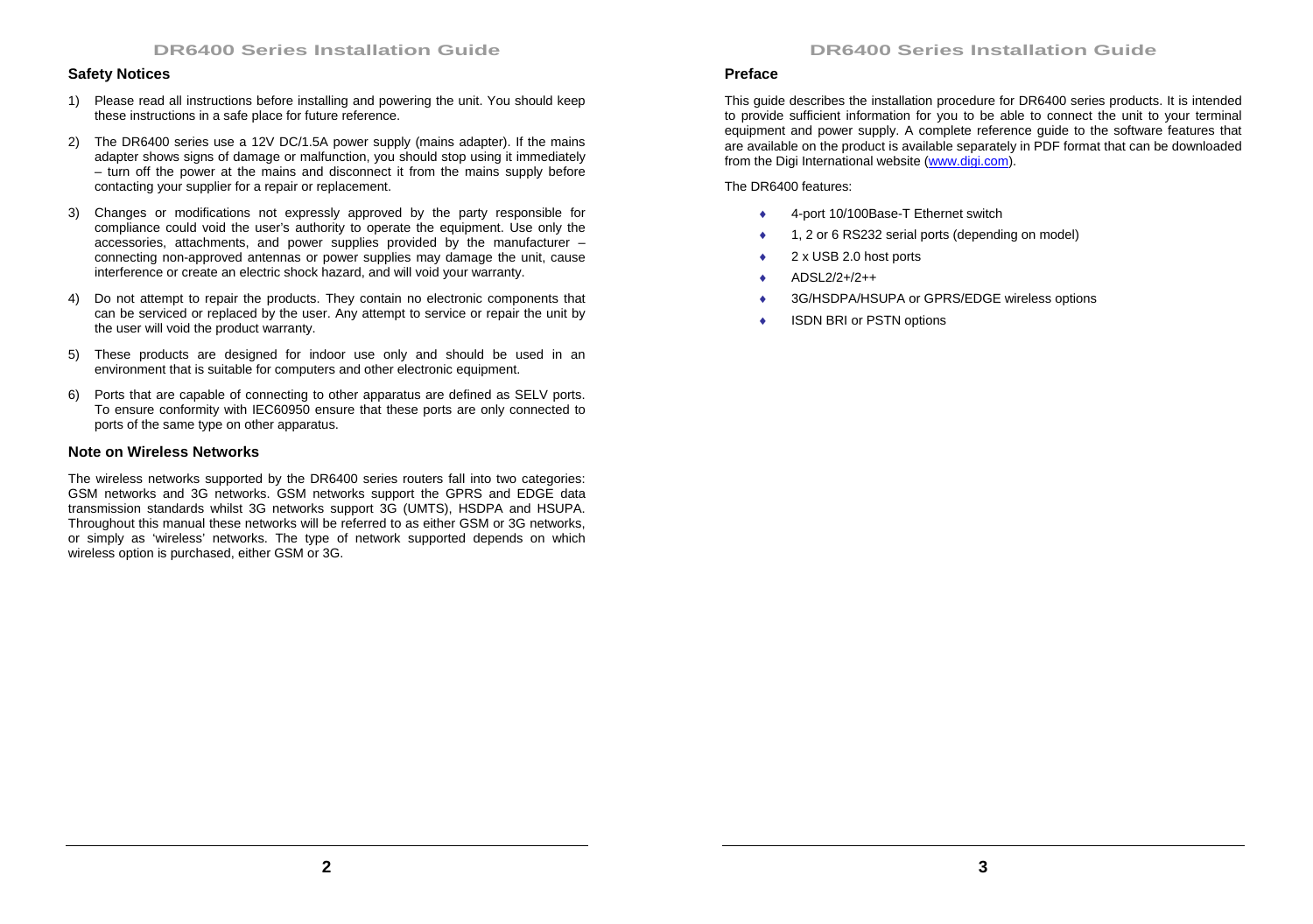# **Special Notes on GSM/3G Wireless Safety**

Digi International products are designed to the highest standards of safety and international standards compliance for the markets in which they are sold. However, GSM based products contain radio devices which require specific consideration. Please take the time to read and understand the following guidance. Digi International assumes no liability for an end user's failure to comply with these precautions.

| Wireless routers incorporate a wireless radio module. Users should<br>ensure that the aerial is positioned at least 1 metre away from<br>themselves and other persons in normal operation.                                                                                                                                                                                                                                                                                        |
|-----------------------------------------------------------------------------------------------------------------------------------------------------------------------------------------------------------------------------------------------------------------------------------------------------------------------------------------------------------------------------------------------------------------------------------------------------------------------------------|
| When in a hospital or other health care facility, observe the restrictions on<br>the use of mobile phones. Do not use the router in areas where<br>quidelines posted in sensitive areas instruct users to switch off mobile<br>phones. Medical equipment may be sensitive to RF energy.                                                                                                                                                                                           |
| The operation of cardiac pacemakers, other implanted medical<br>equipment and hearing aids can be affected by interference from cellular<br>terminals such as the wireless routers when placed close to the device. If<br>in doubt about potential danger, contact the physician or the<br>manufacturer of the device to verify that the equipment is properly<br>shielded. Pacemaker patients are advised to keep the wireless router<br>away from the pacemaker while it is on. |
| Wireless routers must NOT be operated on aircraft. The operation of<br>wireless appliances in an aircraft is forbidden to prevent interference with<br>communications systems. Failure to observe these instructions may lead<br>to the suspension or denial of cellular services to the offender, legal<br>action, or both.                                                                                                                                                      |
| As with any electrical equipment, you should not operate your wireless<br>router in the presence of flammable gases, fumes or potentially explosive<br>atmospheres. Radio devices should not be used anywhere that blasting<br>operations are taking place.                                                                                                                                                                                                                       |
| Wireless routers receive and transmit radio frequency energy while<br>switched on. Remember that interference can occur if it is used close to<br>TV sets, radios, computers or inadequately shielded equipment. Follow<br>any special regulations and always switch off your wireless router<br>wherever forbidden or when you suspect that it may cause interference<br>or danger.                                                                                              |
| SOS IMPORTANT! – Wireless routers operate using radio signals and<br>cellular networks cannot be guaranteed to connect in all possible<br>conditions. Therefore, you should never rely solely upon any wireless<br>device for life critical communications.                                                                                                                                                                                                                       |

# **Package Contents**

When you receive the router carefully unpack it and check the contents. These should include as a minimum:

|                           |               | <b>Model</b>  |               |
|---------------------------|---------------|---------------|---------------|
| Item                      | <b>DR6410</b> | <b>DR6420</b> | <b>DR6460</b> |
| 12V mains adapter         |               |               |               |
| <b>Installation guide</b> |               |               |               |
| <b>CAT5 STP LAN cable</b> |               |               |               |
| <b>DSL</b> cable          |               |               |               |

Depending on the model you have ordered other items may be included. If any item is missing or damaged, please contact your supplier. You should also make a record of any damage that may have occurred during shipping and report it to the carrier.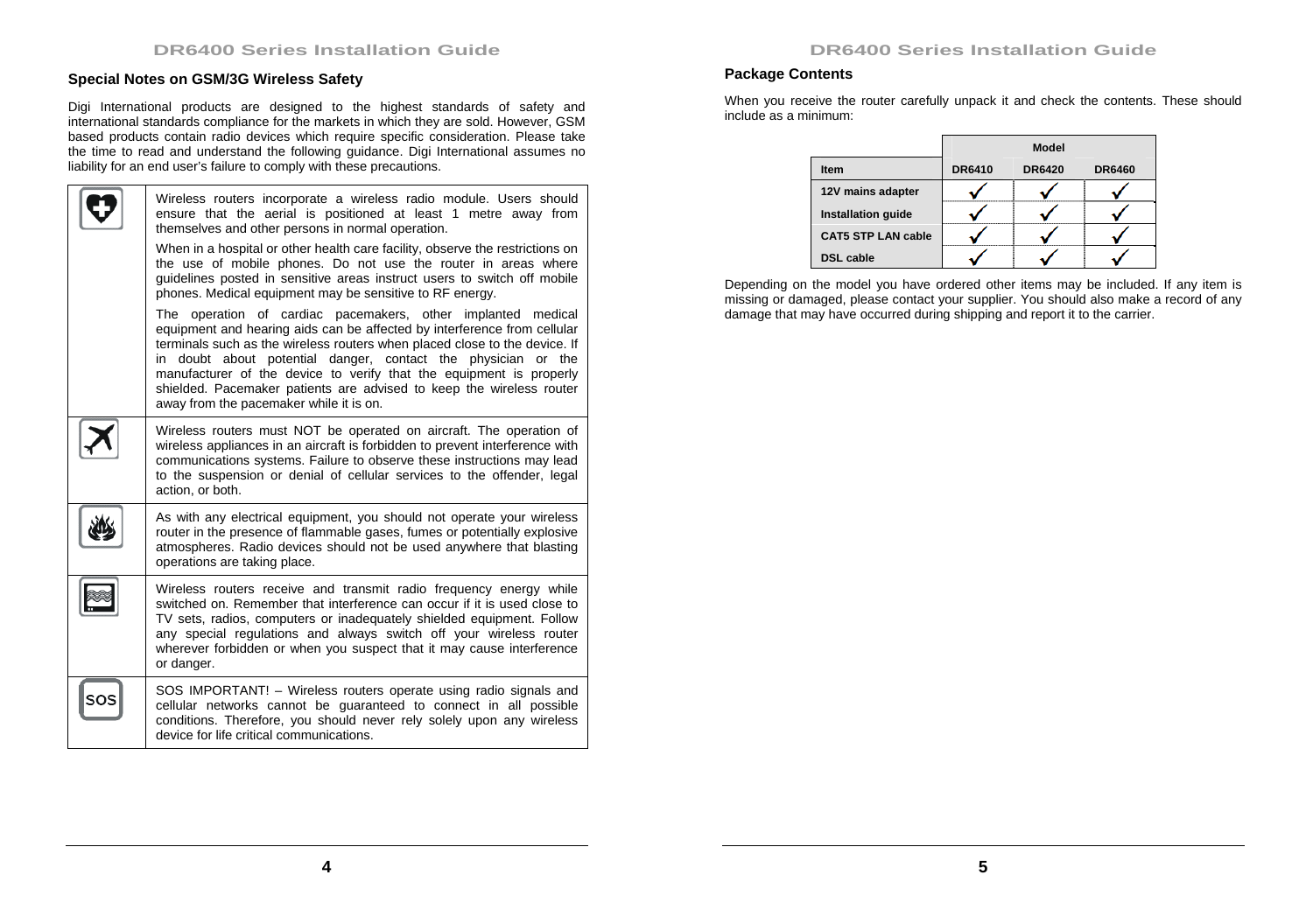# **1 Introduction**

The DR6400 series IP routers facilitate the transmission of data over DSL, ISDN, PSTN or wireless GSM/3G networks.

The DR6400 provides an ADSL/2/2+/2++ interface along with a 4-port 10/100 Ethernet switch. Optional features include GPRS/EDGE or 3G/HSDPA wireless capability and ISDN BRI or PSTN network connectivity.

The wireless network types and data rates supported depend on the option purchased.

GPRS (General Packet Radio System) is an IP-based data transmission service that runs over GSM wireless networks. It is an "always-on" protocol which means that once the router has "attached" to the network, data can be transmitted and received on demand, i.e. it is not necessary to make a call first.

EDGE is an enhanced version of GPRS which offers increased data transfer rates.

UMTS and HSDPA are the  $3<sup>rd</sup>$  generation (3G) of GSM wireless networks, and as such have much higher data transmission rates.

GPRS/EDGE routing is ideal for applications that are characterised by frequent transmission of relatively small amounts of data, e.g. ATMs (cash-dispenser), remote monitoring and data collection (telemetry) and credit/debt card authorisation.

UMTS/HSDPA routing is ideal for larger amounts of data or for situations where the speed of data transfer is critical. Typical applications include backup for broadband wireline services, video transmission, etc.

HSUPA routing is available as an optional upgrade on the DR6400. HSUPA is able to provide a much greater amount of upstream bandwidth than HSDPA. In addition, the downstream bandwidth is increased too. This makes HSUPA ideal for live broadcast quality video transmissions.

The routers can be configured either by using commands entered at the serial port (much like a modem), or via the built-in Web interface. We recommend that you use the Web interface whenever possible.

In addition to many standard LAN and Internet protocols such as PPP, DR series products provide a combination of powerful but easy to use configuration, management and diagnostic tools. This makes it a simple and cost-effective solution for migrating existing terminal or telemetry equipment from older networks to DSL broadband.

# **1.1 Front Panel Features**

The front panel of the unit incorporates a number of LED indicators depending on the model, as shown in the following illustration (DR6410):

# **DR6400 Series Installation Guide**



## **USB Host Connectors**

The USB host connectors may be used to connect compatible USB 2.0 client devices such as memory sticks, serial adapters, etc. Note that the total current available to power USB devices is collectively 0.5A (i.e. for both ports).

#### **Status Indicators**

The status indicators operate as follows:

| ON             | Illuminates steady red when power is applied.                                                                                                                                                                                                          |  |
|----------------|--------------------------------------------------------------------------------------------------------------------------------------------------------------------------------------------------------------------------------------------------------|--|
| LAN 0, 1, 2, 3 | Illuminate steady when there is a network connection to the<br>associated LAN port and flash when data is transmitted/received.                                                                                                                        |  |
| <b>DTE</b>     | Illuminates steady if a terminal is connected to the serial port and<br>the DTR signal is on. Flashes when data is transmitted/received.                                                                                                               |  |
| <b>DSL</b>     | Constant red - no DSL is detected.                                                                                                                                                                                                                     |  |
|                | Quick red flash - DSL is detected and unit is trying to train up to<br>the DSL signal.                                                                                                                                                                 |  |
|                | Constant green - DSL is active.                                                                                                                                                                                                                        |  |
|                | Flashing green - Data is being transferred.                                                                                                                                                                                                            |  |
| <b>W-WAN</b>   | <b>NET</b> - Illuminates steady when a wireless network has been<br>detected.                                                                                                                                                                          |  |
|                | <b>SIM</b> - Illuminates steady when a valid SIM card is installed in the<br>unit.                                                                                                                                                                     |  |
|                | <b>DAT</b> - Flashes to indicate that data is being transferred over the<br>wireless network.                                                                                                                                                          |  |
| <b>SIGNAL</b>  | The three indicators labelled SIGNAL illuminate to indicate the<br>GSM signal strength as follows:                                                                                                                                                     |  |
|                | None illuminated<br>< -113 dBm (effectively no signal)<br>$>= -112$ dBm and $<= -87$ dBm (weak)<br>1 LED illuminated<br>2 LED's illuminated<br>$>= -86$ dBm and $<= -71$ dBm (medium)<br>3 LED's illuminated<br>$>= -70$ dBm and $<= -51$ dBm (strong) |  |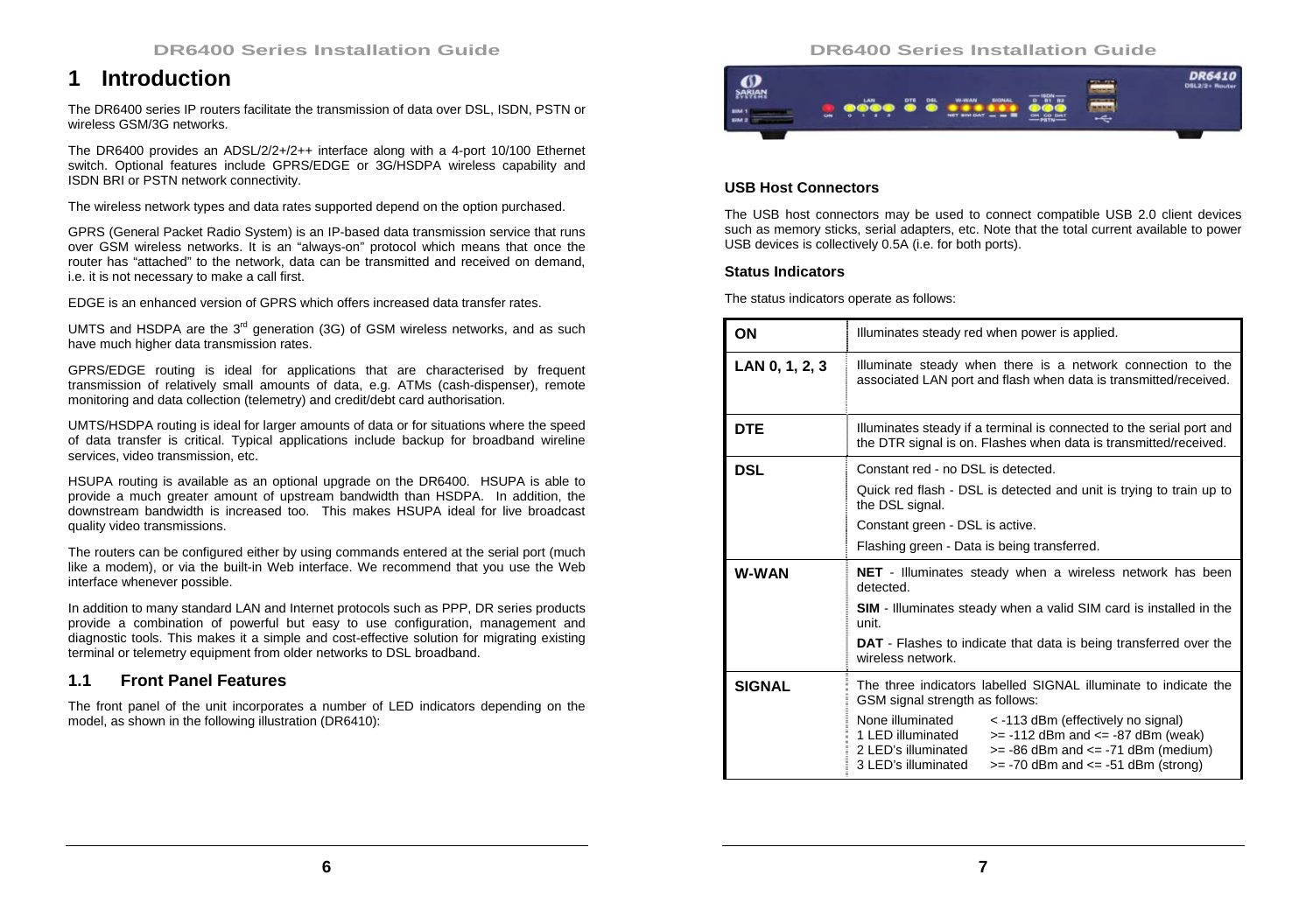| <b>ISDN:</b><br>D, B1 & B2 | $D$ – Illuminates green when the unit is connected to an ISDN<br>network and the D-channel signalling layer is active.                     |
|----------------------------|--------------------------------------------------------------------------------------------------------------------------------------------|
|                            | <b>B1</b> – Illuminates green when ISDN B-channel 1 is active and<br>flashes when data is being transmitted/received over this<br>channel. |
|                            | <b>B2</b> - Illuminates green when ISDN B-channel 2 is active and<br>flashes when data is being transmitted/received over this<br>channel. |
| <b>PSTN:</b>               | <b>OH</b> - Illuminates green when the modem has gone off-hook.                                                                            |
| OH, CD, DAT                | CD - Illuminates green when the unit has connected to a remote<br>modem and asserted the Carrier Detect signal at the serial port.         |
|                            | <b>DAT</b> - Flashes green when the unit has connected to a remote<br>modem and data is being transferred.                                 |

# **SIM Card Sockets (wireless option)**

The two sockets at the left side of the front panel are for the GSM/3G SIM card(s) that you will receive from your service providers when you subscribe to a wireless data service. Details of how to insert these correctly are given in section 2 below.

# **Rear Panel Features**



These functions of these connectors are described in the following table:

| <b>12V DC</b>  | This jack socket is used to connect the unit to the power supply<br>using the 12V DC mains adapter.                                                                                                                                                                                                                                      |
|----------------|------------------------------------------------------------------------------------------------------------------------------------------------------------------------------------------------------------------------------------------------------------------------------------------------------------------------------------------|
| LAN 0, 1, 2, 3 | The LAN sockets are used to connect the unit to 10/100-BaseT<br>LANs using the 2-metre STP (Shielded Twisted Pair) cable<br>supplied or a suitable alternative. These ports are auto-sensing<br>for speed and wiring (straight-through or cross-over). To comply<br>with EMC requirements they should not be used with non-STP<br>cable. |

# **DR6400 Series Installation Guide**

| GSM/3G<br><b>ANTENNA</b> | This SMA connector is used to fit the wireless antenna supplied<br>with the unit. A range of alternative antennas are available for<br>purchase separately.                                                           |
|--------------------------|-----------------------------------------------------------------------------------------------------------------------------------------------------------------------------------------------------------------------|
| <b>SERIAL</b>            | Port 0 & 1 - 25-way D socket provides an asynchronous RS2322<br>serial port which may be used to connect the router to a<br>compatible serial device.<br>Port 2, 3, 4, 5 - RJ45 asynchronous serial ports (6460 only) |
| <b>ISDN/PSTN</b>         | This RJ45 socket, labelled ISDN or PSTN as appropriate, is used<br>to connect the unit to the ISDN or PSTN line as necessary.                                                                                         |
| DSL                      | This RJ12 socket is used to connect the unit to an ADSL line<br>socket.                                                                                                                                               |

# **Reset Switch**

This is located on the underside of the unit near the front. Pressing the switch gently with the tip of a pen or other suitable implement will generate a hardware reset.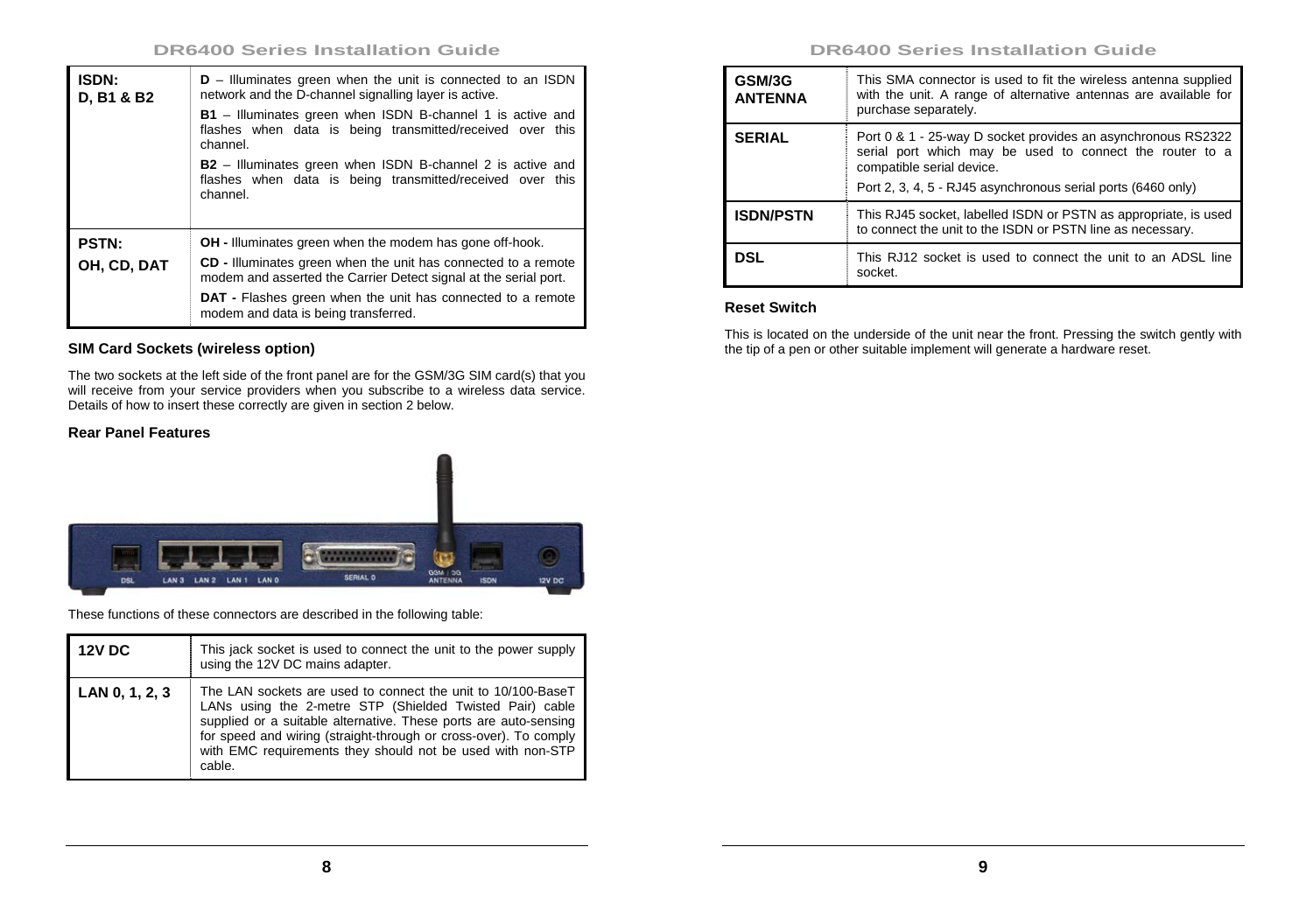# **2 Installation**

The DR6400 series products are designed for indoor use (office or home). The router should be positioned on a smooth, level surface making sure that there is adequate ventilation. Do not expose the router to extremes of heat or cold, strong magnetic fields or liquids.

It is important to remember that these products are wireless devices just like a mobile phone, so they will only operate reliably over the GSM network if there is a good signal. For many applications the stub aerial provided will be suitable but in some circumstances it may be necessary to use a window-mounted or magnetically mounted aerial with an extended cable to allow the aerial itself to be positioned to provide the best possible signal reception. Digi International can supply a range of suitable aerials.

#### **Safety notice**

A separation distance of at least 20cm should be maintained at all times between the GSM/3G antenna (if used) and personnel using the unit.

#### **Important Note**

If you are going to be using the Sar/OS Connection Wizard to configure the unit's Ethernet port and also connect it to your GSM/3G network, skip this section and proceed to Configuration.

# **Step 1 - Installing the SIM card(s) (wireless option)**

The router incorporates two separate SIM card holders so that if your application demands it, you may install SIM cards for two different networks. This means that one wireless service may be used as a back-up service in the event that the primary service fails in some way. By default, SIM 1 is the default SIM used for access to the primary network and SIM 2 is used for the back-up network.

#### *Note:*

*SIM 1 and SIM 2 cannot be used to access two networks simultaneously.* 

The SIM card(s) should be inserted into SIM cardholders on the right of the front panel as illustrated below.

# **DR6400 Series Installation Guide**



In both cases, the end of the SIM card with the chamfered corner should be inserted first. For SIM 1 the contacts should be face down. For SIM 2 the contacts should be face up.

#### **Step 2 – Fitting the wireless antenna (if applicable)**

The router is supplied with a "stub" antenna suitable for with the model you have ordered. Alternatively you may have ordered a different type of antenna separately. In either case this should be screwed onto the SMA aerial connector on the rear of the unit.

If the HSUPA option is purchased, 2 antennas will be supplied, both must be attached to the router. These antennas must not be replaced with external antennas as the spacing between the two antennas is critical.

#### **Step 3 – Connecting the LAN cable**

Plug one end of one of the supplied CAT5 cable into the RJ45 socket labelled LAN 0. Plug the other end into the LAN socket on your PC or notebook.

## **Step 4 – Connecting the serial cable**

For connection to a serial terminal device, the DR6410 and DR6420 use standard 25-way "D" sockets. A suitable cable will be required to connect your terminal device(s) to these ports. The DR6460 has 6 serial ports which are presented as RJ45 connectors. A range of suitable cables and adapters are available from Digi International for connecting terminal devices to these ports.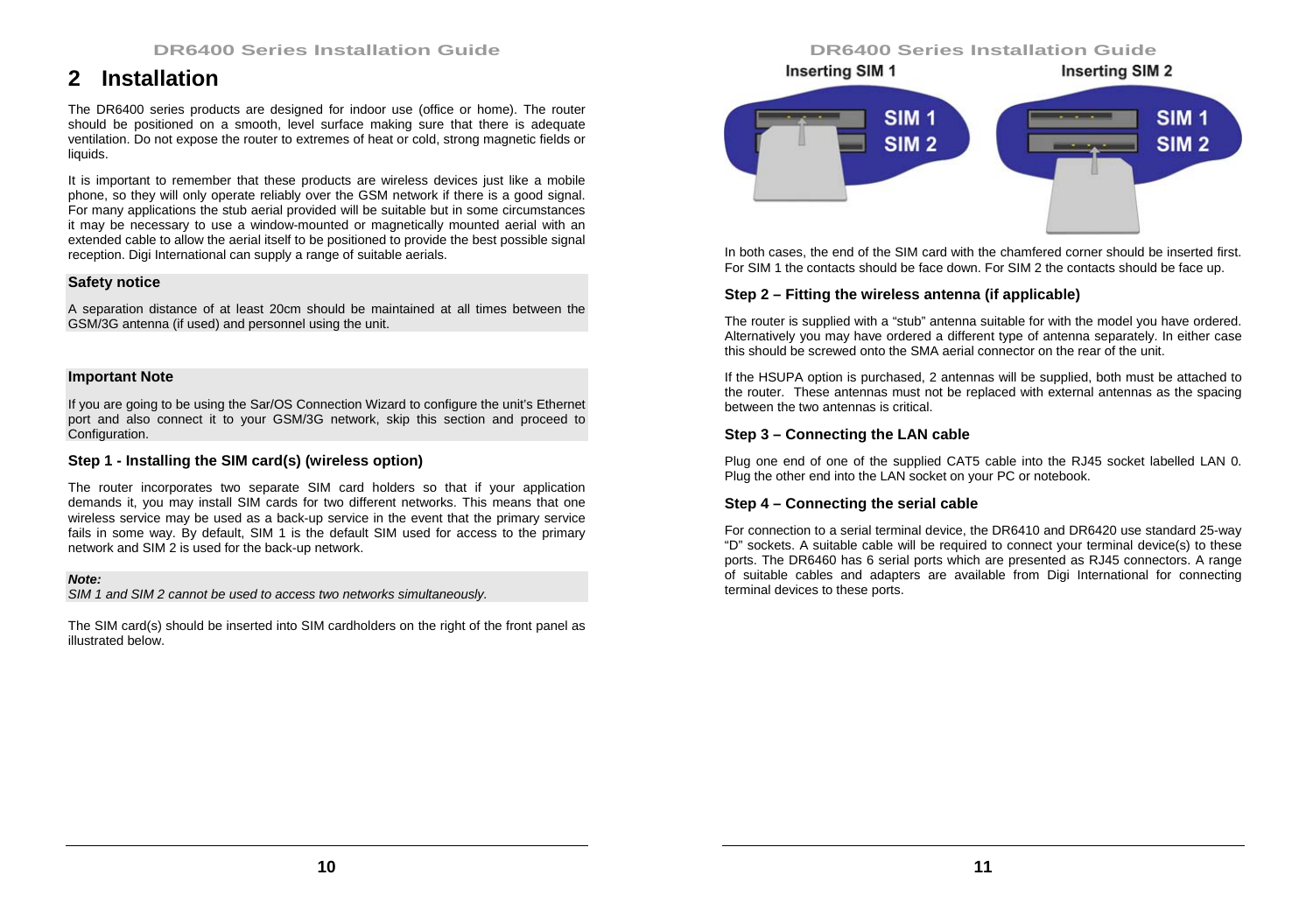# **Step 5 – Connecting the ADSL cable**

Plug one end of the supplied cable, or a suitable alternative, into the RJ12 socket labelled ADSL. Plug the other end into the ADSL line socket.

# **Step 6 – Connecting to the ISDN line (if applicable)**

Plug one end the supplied CAT5 cable into the RJ45 socket labelled ISDN. Plug the other end into the ISDN service outlet.

# **Step 7 – Connecting to the PSTN line (if applicable)**

Plug one end of the supplied PSTN cable into the RJ45 socket labelled PSTN. Plug the other end into the PSTN wall socket.

## **Step 8 – Connecting the power supply**

Plug the jack plug on the mains adapter into the socket labelled 12V DC BEFORE connecting the power adapter to the mains supply and applying power. When power is first applied, the ON indicator will illuminate and the unit will initiate a series of diagnostic self-tests. During this process one or more of the other indicators will flash to show that the unit is busy. When the flashing stops, the unit is ready to use.

The unit is now ready to be configured.

# **3 Configuration**

Once the unit has been installed and powered up, you must now configure it so that it can communicate with your network and the Internet.

The easiest way to configure the unit is to use the Sar/OS Connection Wizard, available from the Digi International website. The Sar/OS Connection Wizard will take you step-bystep through the process of configuring your router. Using the wizard means that you will not have to change the IP address of your PC. Rather, you will be able to change the IP address of the router to match the subnet your PC is already on.

*Note: The default IP address for the LAN 0 port is 192.168.0.99, with a default Class C subnet mask (255.255.255.0). Setting your PC's IP address to one on the same subnet (192.168.0.\*) will enable you to connect to the unit's Web interface. You will then be able to configure the unit manually without using the Sar/OS Connection Wizard. Further details of manual configuration can be found in the Digi International Sar/OS Reference guide.* 

## **Step 1 – Install the Connection Wizard**

Download the connection wizard from the Digi website and install the software on your PC.

#### **Step 2 – Run the Wizard**

Once the wizard has been installed on your PC, run it from the Windows Start menu.

#### **Step 3 – Decide which configuration method to use**

Choose to either configure the unit's Ethernet port only, or configure the unit's Ethernet port and at the same time connect it to your wireless network.

If you choose to configure the unit's Ethernet port only, you must have completed all the installation steps listed in the previous section.

#### **Step 4 – Configure the unit**

Follow the on-screen instructions to configure the unit according to the method you have chosen. Once complete you will be able to browse to the unit and configure it using your web browser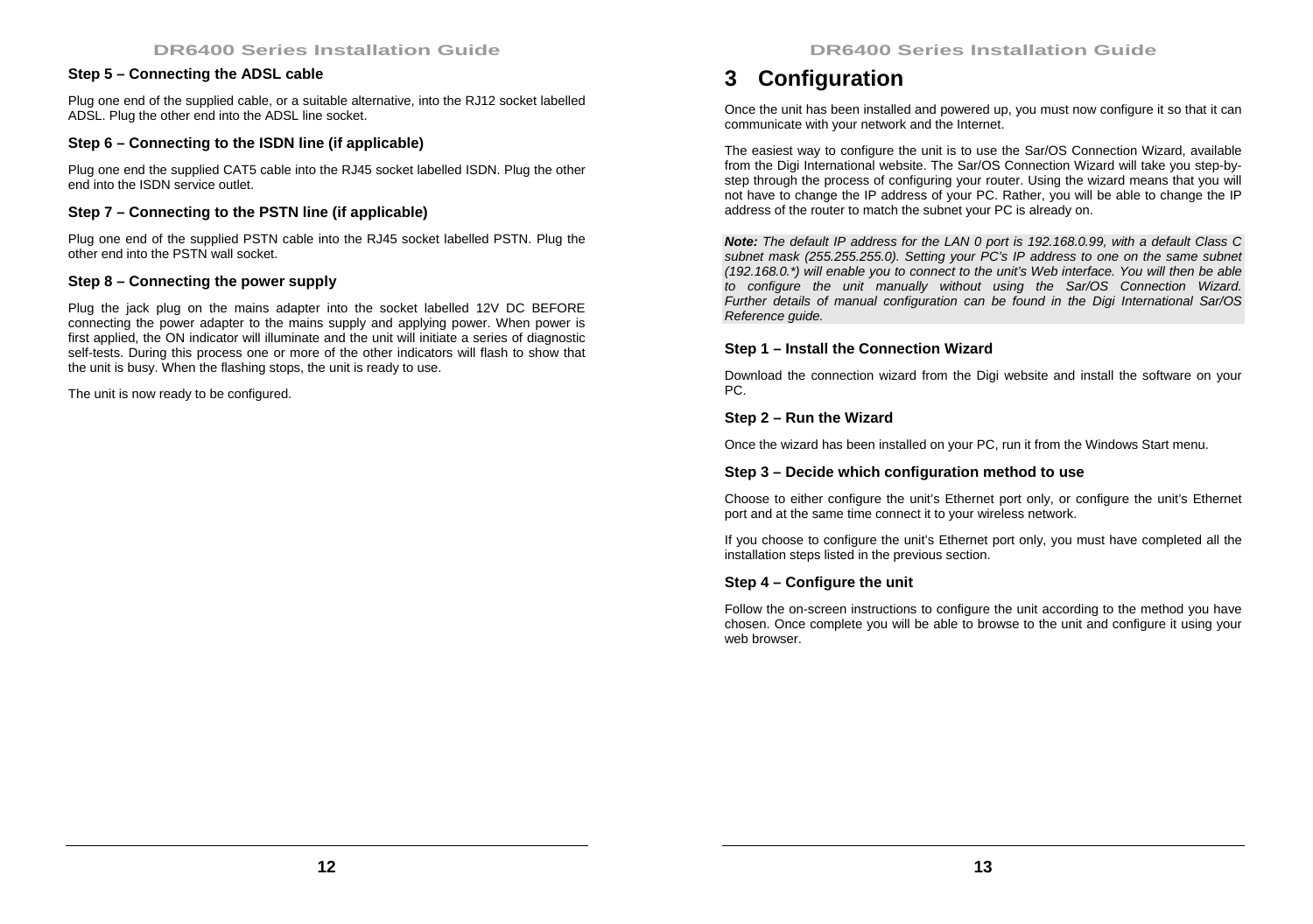# **4 General Specifications**

| Model numbers         | 82-DR6410-00A (DR6410 router with no options)          |
|-----------------------|--------------------------------------------------------|
|                       | 82-DR6410-0IA (DR6410 router ISDN only)                |
|                       | 82-DR6410-0PA (DR6410 router PSTN only)                |
|                       | 82-DR6410-E0A (DR6410 router EDGE only)                |
|                       | 82-DR6410-EIA (DR6410 router EDGE + ISDN)              |
|                       | 82-DR6410-EPA (DR6410 router EDGE + PSTN)              |
|                       | 82-DR6410-H0A (DR6410 router HSDPA only)               |
|                       | 82-DR6410-HIA (DR6410 router HSDPA + ISDN)             |
|                       | 82-DR6410-HPA (DR6410 router HSDPA + PSTN)             |
|                       | 82-DR6420-00A (DR6420 router with no options)          |
|                       | 82-DR6420-0IA (DR6420 router ISDN only)                |
|                       | 82-DR6420-0PA (DR6420 router PSTN only)                |
|                       | 82-DR6420-E0A (DR6420 router EDGE only)                |
|                       | 82-DR6420-EIA (DR6420 router EDGE + ISDN)              |
|                       | 82-DR6420-EPA (DR6420 router EDGE + PSTN)              |
|                       | 82-DR6420-H0A (DR6420 router HSDPA only)               |
|                       | 82-DR6420-HIA (DR6420 router HSDPA + ISDN)             |
|                       | 82-DR6420-HPA (DR6420 router HSDPA + PSTN)             |
|                       | 82-DR6460-00A (DR6460 router with no options)          |
|                       | 82-DR6460-0IA (DR6460 router with ISDN only)           |
|                       | 82-DR6460-0PA (DR6460 router PSTN only)                |
|                       | 82-DR6460-E0A (DR6460 router EDGE only)                |
|                       | 82-DR6460-EIA (DR6460 router EDGE with ISDN)           |
|                       | 82-DR6460-EPA (DR6460 router EDGE + PSTN)              |
|                       | 82-DR6460-H0A (DR6460 router HSDPA only)               |
|                       | 82-DR6460-HIA (DR6460 router HSDPA + ISDN)             |
|                       | 82-DR6460-HPA (DR6460 router HSDPA + PSTN)             |
| Power supply          | 12V DC / 1.5A                                          |
| Dimensions            | DR6410 - W236 x D146 x H29 mm                          |
|                       | DR6420 / DR6460 - W236 x D146 x H42 mm                 |
| Weight                | 0.8Kg – 1.1Kg dependant on model and options installed |
| Operating temp. range | -20 to +55 degree Celsius                              |

#### **DR6400 Series Installation Guide**

| ADSL modem                                  | ADSL Full rate ANSI T1.413 Issue 2, G.dmt and G.lite ITU-T<br>G.992.3 and G.992.1                                                                                                                                                                               |
|---------------------------------------------|-----------------------------------------------------------------------------------------------------------------------------------------------------------------------------------------------------------------------------------------------------------------|
|                                             | ADSL2 G.992.3 and G.992.4                                                                                                                                                                                                                                       |
|                                             | ADSL2+ G.992.5                                                                                                                                                                                                                                                  |
|                                             | ADSL2++ Quad<br>double<br>spectrum<br>downstream<br>and<br>upstream                                                                                                                                                                                             |
|                                             | Annex A and B                                                                                                                                                                                                                                                   |
|                                             | Supports PPPoA, PPPoE, Bridged/Routed Ethernet over<br>ATM, IP over ATM. Maximum downstream rate 50Mbps,<br>maximum upstream rate 3Mbps dependant on exchange.                                                                                                  |
| GSM/GPRS/EDGE<br>modem                      | Quad-band GSM 850/900/1800/1900 MHz EDGE (E-GPRS)<br>multi-slot class 10 (max 236.8 kbps downlink), mobile<br>station class B, modulation and coding scheme MCS1-9<br>GPRS multi-slot class 12, mobile station class B, PBCCH<br>support, coding schemes CS 1-4 |
|                                             |                                                                                                                                                                                                                                                                 |
| GSM/GPRS/EDGE/<br>UMTS/HSDPA/HSUPA<br>modem | Category 5 2Mb HSUPA<br>MO 0301: 850 / 1900 / 2100 (Rx diversity) MHz<br>MO 0302: 850 (Rx Diversity) / 1900 (Rx Diversity) / 2100 MHz<br>Equalization and Rx Diversity at the same time<br>Category 12 (QPSK) 2100 MHz HSDPA (max 1.8Mbps<br>downlink).         |
|                                             | Quad-band GSM 850/900/1800/1900 MHz EDGE (E-GPRS)<br>multi-slot class 10 (max 236.8 kbps downlink), mobile<br>station class B, modulation and coding scheme MCS1-9<br>GPRS multi-slot class 12, mobile station class B, PBCCH<br>support, coding schemes CS 1-4 |
| ISDN modem                                  | Full duplex 2B+D S/T interface transceiver (according to<br>ITU-T I.430). LAPB and LAPD support. Non-auto mode,<br>transparent mode, extended transparent mode.                                                                                                 |
| PSTN modem                                  | 14.4<br>kbps<br>fax modem.<br>V.92<br>compliant,<br>backwards<br>compatible with earlier protocols. V.44 data compression,<br>v.42 LAPM and MNP 2-4 error correction.                                                                                           |
| USB ports                                   | 2 x USB 2.0 Full-speed Host (OHCI) (12 Mbits per second<br>maximum throughput)                                                                                                                                                                                  |
| Ethernet interface                          | 10/100Base-T auto-sensing, auto-MDI/MDX (RJ45)                                                                                                                                                                                                                  |
| Serial interface                            | Sync/Async RS232 compatible via 25-way D socket<br>Async serial port via RJ45 socket (DR6460 only)                                                                                                                                                              |